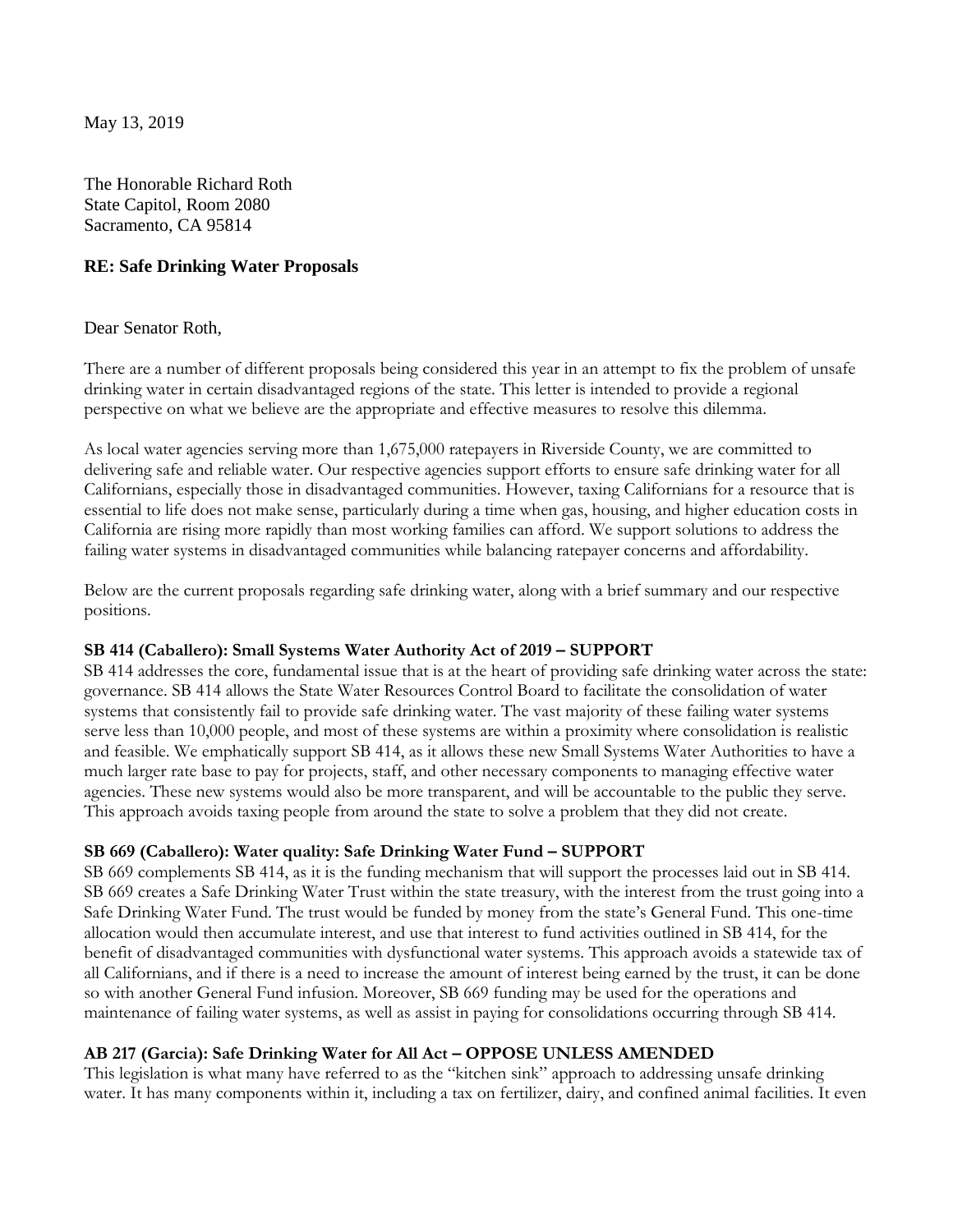includes a safe drinking water trust, of which the legislature would fund \$1 billion over 5 years, with a goal of eventually having \$3 billion in the trust. The problem with AB 217 is that it includes language to tax public water agencies \$0.50 per connection per month, which inevitably leads to increased rates for our customers. It also prohibits agencies from listing the "system charge" (TAX) as a separate line item on customer bills, dictating how agencies come up with their rates and collect this tax from our ratepayers.

# **AB 134 (Bloom): Safe Drinking Water Restoration – CONCERNED**

AB 134 seeks to address the implementation of AB 217 by setting up how the State Water Resources Control Board (State Board) will move forward in solving this problem. This includes requiring the State Board to annually assess the failing systems needing assistance, as well as identifying aquifers that are utilized for drinking water that have high risk of contamination. AB 134 also requires the annual testing of small water systems and domestic wells, and the steps a local health official need to take in order to properly address the failing systems and wells. There are a number of concerning elements to this legislation, but because of the very recent, substantial amendments to AB 134, we have not had time to properly assess this bill.

# **SB 200 (Monning): Safe and Affordable Drinking Water Fund – WATCH**

In its current form, SB 200 simply creates a Safe and Affordable Drinking Fund, and provides opportunities for voluntary contributions to be made into this fund. Senator Monning is the author of SB 623 from 2017-18, which would have created a tax on all public ratepayers across the state of between \$1-\$15 a month (depending on meter size). While Senator Monning has publicly stated that he plans to add a mandatory funding component to SB 200, and is in negotiations with some stakeholders (not water agencies) to develop a bill, we do not expect him to include this language in writing until later in the legislative process. If a statewide tax on water is amended into SB 200, we will oppose it on behalf of our ratepayers.

# **Budget Trailer Bill on Safe and Affordable Drinking Water – OPPOSE UNLESS AMENDED**

Governor Newsom has expressed a strong interest in resolving the issue of unsafe drinking water in the Central Valley this year, and has brought forward a budget trailer bill in both the Assembly and Senate to do this. Within the budget trailer bills, it states that a safe drinking water fund needs to be established that reflects the SB 623 model that was proposed during the 2017-18 legislative session. Unfortunately, that means the inclusion of a water tax, which every public water system ratepayer would be forced to pay. Our ratepayers would likely never receive any tangible benefit for the millions of dollars they would contribute to this fund annually.

As a region, we strongly believe that passage and enactment of SB 669 and SB 414 will help resolve the systemic issues dysfunctional water providers are experiencing, and put them on a road to developing clean, potable water supplies and long-term sustainability. For these reasons, we ask that you **oppose any efforts to create a statewide tax on water and support the SB 414 and SB 669 Safe Drinking Water Fund/Small Systems Water Authority solution**.

Very Respectfully,



Craig Miller *General Manager* **Western Municipal Water District**



Paul Jones, II *General Manager* **Eastern Municipal Water District**



Greg Morrison *Government Relations Officer* **Elsinore Valley Municipal Water District**